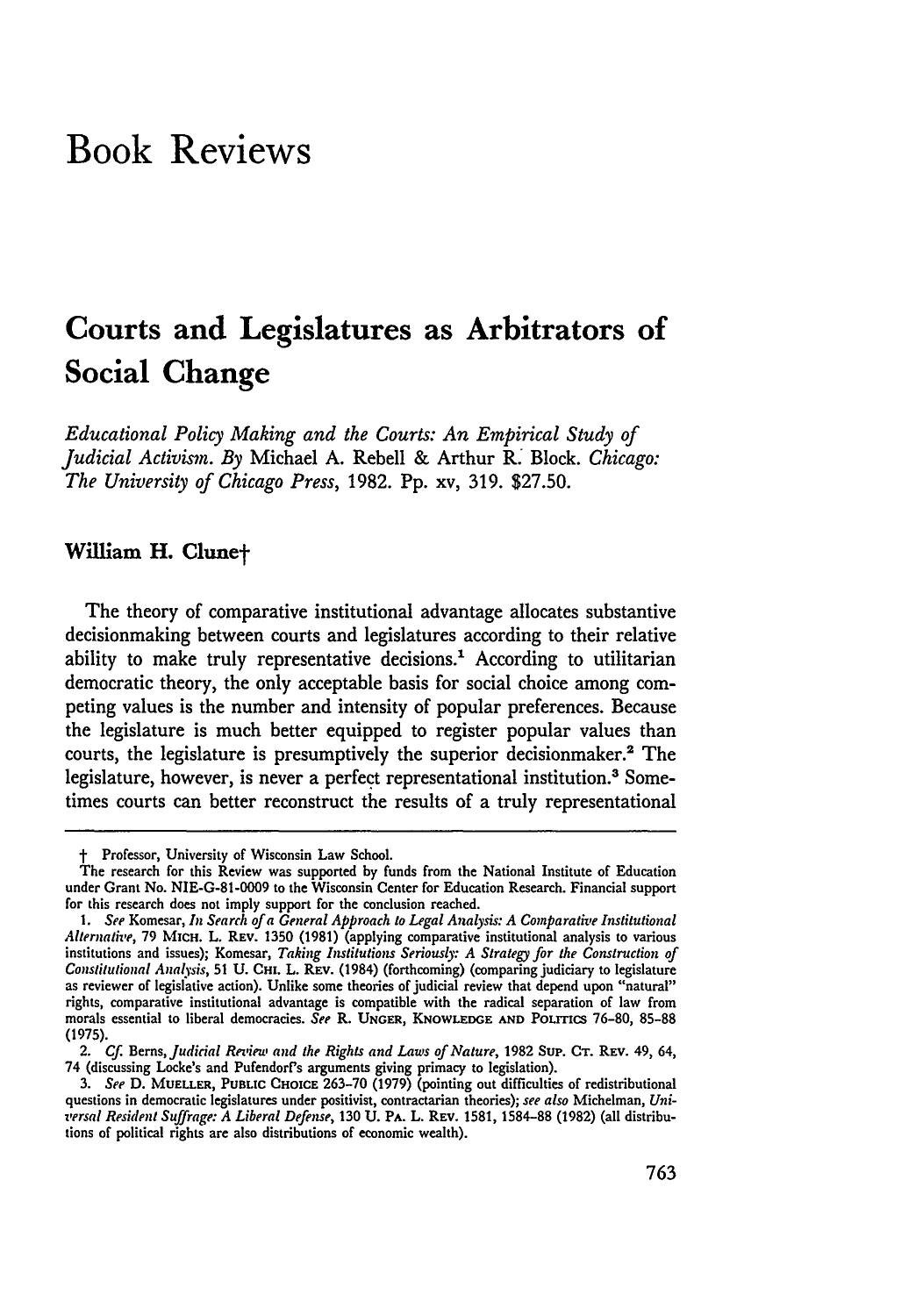process. Comparative institutional advantage holds that judicial review is proper in such cases. By refusing to act unless action is needed to increase representativeness, the use of comparative institutionalism turns the countermajoritarian difficulty<sup>4</sup> on its head: Courts will act only when they are more democratic than legislatures.

Because the legislative process is subject to a number of predictable and patterned flaws, the scope of the representational flaws of legislatures is not necessarily small. First, there is de jure or de facto exclusion; insular minorities may be locked out of the legislative process so that their preferences do not register.<sup>5</sup> Among represented interests, there is the tyranny of the majority-when weak preferences of a bare majority may dominate strong preferences of a minority<sup>6</sup>-or the tyranny of the minority-when strong preferences of a special interest may overwhelm even stronger, but diffuse, preferences of a majority.<sup>7</sup> Indeed, almost all important provisions of the Constitution can be seen as examples of concern about representational failure (i.e., as expressing institutional distrust).8 Comparative institutional advantage can therefore become a theoretically grounded method of interpretivism<sup>9</sup> that resolves the tension between textual and structural methods of interpreting the Constitution.

The existence of representational flaws in the legislature does not by itself justify review. For a court to intervene, the court must be able to correct the legislative flaw and must address other issues in the same case, some of which the legislature is clearly better able to decide. Even when legislatures are seriously flawed, courts may be worse-as the political (nonracial) gerrymandering left over after the reapportionment decisions perhaps suggests.<sup>10</sup> Conversely, legislatures may be adequate while courts

<sup>4.</sup> **A. BICKEI., THE LEAST DANGEROUS BRANCH** 16-23 **(1962)** (describing difficulty of establishing constitutional authority for judicial review of legislative decisions).

**<sup>5.</sup>** This is the premise of the famous *Carolene Products* footnote. United States v. Carolene Prods. Co., 304 U.S. 144, **152** n.4 (1938). *See generally* Cover, *The Origins of Judicial Activism in the Protection of Minorities,* 91 **YALE** L.J. 1287 (1982) (historical analysis of footnote 4 of *Carolene Products* and countermajoritarian difficulty).

<sup>6.</sup> This may be the problem with all the true "moralisms," and the justification for protecting erotic material as free speech. *See* L. **TRIBE,** AMERICAN **CONSTrrTIONAL LAW** § 12-16, at 661-62 (1978) (describing Supreme Court's standards in obscenity cases).

<sup>7.</sup> This is one way to interpret the problem both in *Carolene Products* and the Slaughter-House continuum, see Komesar, *Housing, Zoning, and the Public Interest*, in PUBLIC INTEREST LAW 218, **219-21** (B. Weisbrod **ed. 1978).**

<sup>8.</sup> See J. ELY, DEMOCRACY AND DISTRUST 87-104 (1980) (Constitution concerned with reinforcing representation).

**<sup>9.</sup> I** tend to agree with Professor Michaels that all of the prevailing theories of constitutional interpretation are interpretations of the meaning of the text and intentions of the Framers, but that it is nonetheless possible to identify arguments which are not interpretations of, but, in effect, rejections of, the Constitution. *See* Michaels, *Constitutional Fate: Theory of the Constitution* (Book Review), **61** TEX. L. REv. **765, 772-76 (1982).**

**<sup>10.</sup>** *See* Karcher v. Daggett, **103 S.** Ct. **2653 (1983).**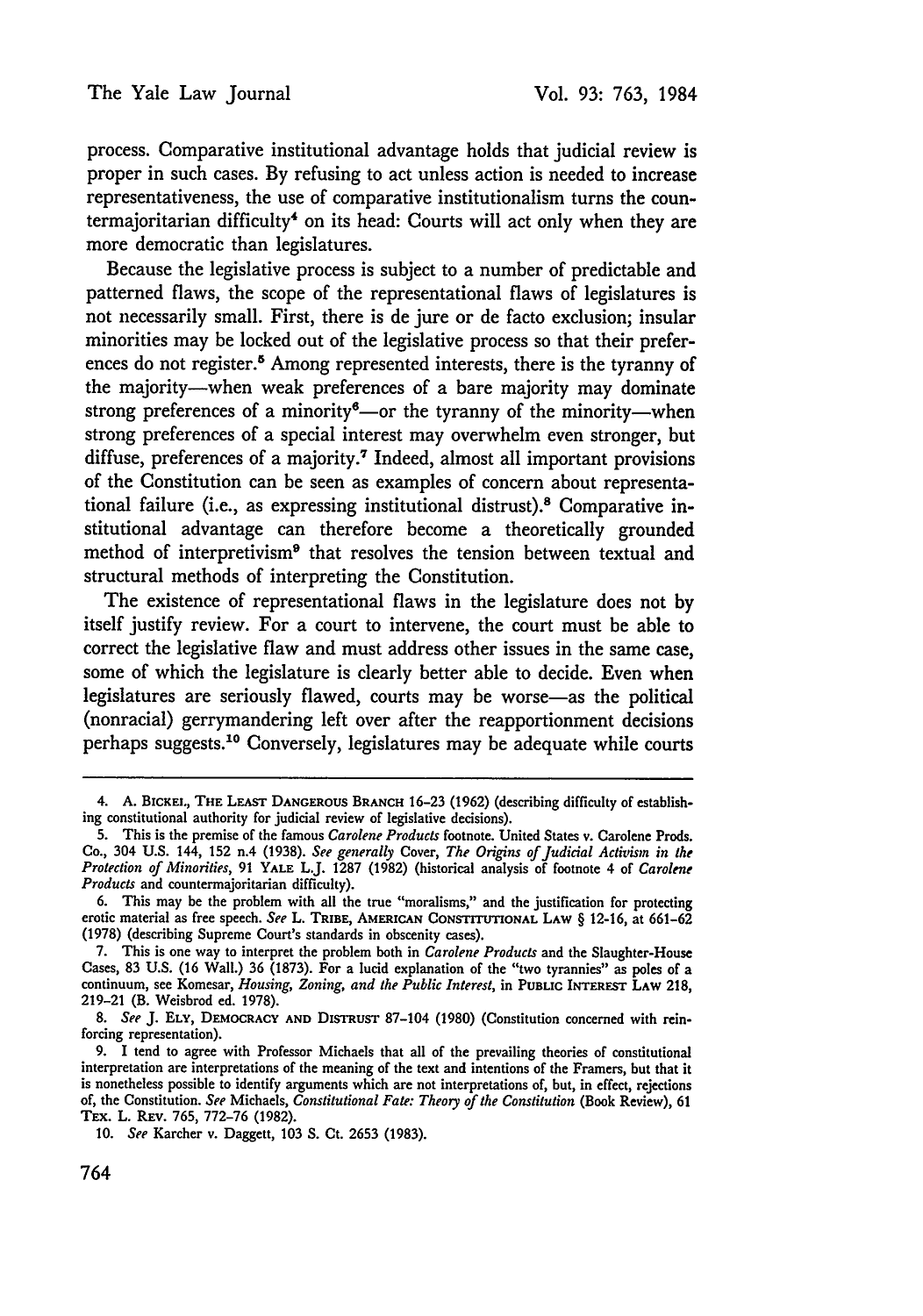are superior, as with procedural due process.<sup>11</sup> Courts may be the superior institution for deciding one aspect of a case but inferior at resolving another, as when advancing minority rights requires large-scale administration.<sup>12</sup>

Rebell and Block's *Educational Policy Making and the Courts* is an empirical study dominated by two types of concerns about comparative institutional advantage. First, the book asks a series of questions about general judicial competence in cases affecting educational policy. Do courts decide cases according to "principle," the supposed jurisprudential basis for their authority?13 Are judges able to find facts sufficiently well to deal with policy questions?14 Can courts represent all the interests involved in educational policy cases?<sup>15</sup> Finally, can they design effective and legitimate remedies?<sup>16</sup> Each question is designed to test assertions of the critique of judicial activism that raises doubts about the element of judicial capacity. The authors answer each question in favor of the competence of courts to decide educational policy.

Rebell and Block also explore the specific relative competencies of courts and legislatures in representing racial minorities' interests in educational policy. In addition to a statistical survey of sixty-five federal "trial court proceedings" concluded between 1970 and 1977,<sup>17</sup> the book contains two extensive case studies comparing judicial and legislative treatment of similar educational issues.<sup>18</sup> On the issue of affirmative action in hiring,<sup>19</sup> minorities in New York State had some success in the federal courts but little in the state legislature.20 In contrast, minorities in Colorado achieved in the state legislature<sup>21</sup> what they were abruptly denied in the federal courts-a victory on the issue of bilingual/bicultural education.<sup>22</sup> What the authors conclude from these fascinating case studies is unclear, but the question raised is obvious: If courts are the champions of minorities, why

<sup>11.</sup> Santosky v. Kramer, 455 U.S. 745, 755-56 (1982) ("[T]he degree of proof required in a particular type of proceeding 'is the kind of question which has traditionally been left to the judiciary to resolve."') (citation omitted).

<sup>12.</sup> Milliken v. Bradley, 418 U.S. 717, 741-45 (1974). The Court's willingness to confront problems of administration is inevitably affected **by** its willingness to represent minorities against the legislative status quo. *See infra* pp. **776-77;** *see also* Clune, *Wealth Discrimination in School Finance,* 68 Nw. U.L. REv. 651, 664-75 (1973) (discussing difficulties of identifying minority interests in school financing cases).

**<sup>13.</sup>** M. **REBELL & A. BLOCK, EDUCATIONAL POLICY MAKING AND THE COURTS** 23-43 **(1982)** [hereinafter cited by page number only].

<sup>14.</sup> **Pp.** 44-57.

**<sup>15.</sup> Pp.** 34-43.

**<sup>16.</sup> Pp.** 58-70.

**<sup>17.</sup> Pp. 21-70.**

**<sup>18.</sup> Pp.** 73-196.

<sup>19.</sup> **Pp.** 75-122.

<sup>20.</sup> **Pp.** 123-46.

<sup>21.</sup> **Pp.** 175-96.

<sup>22.</sup> **Pp.** 147-74.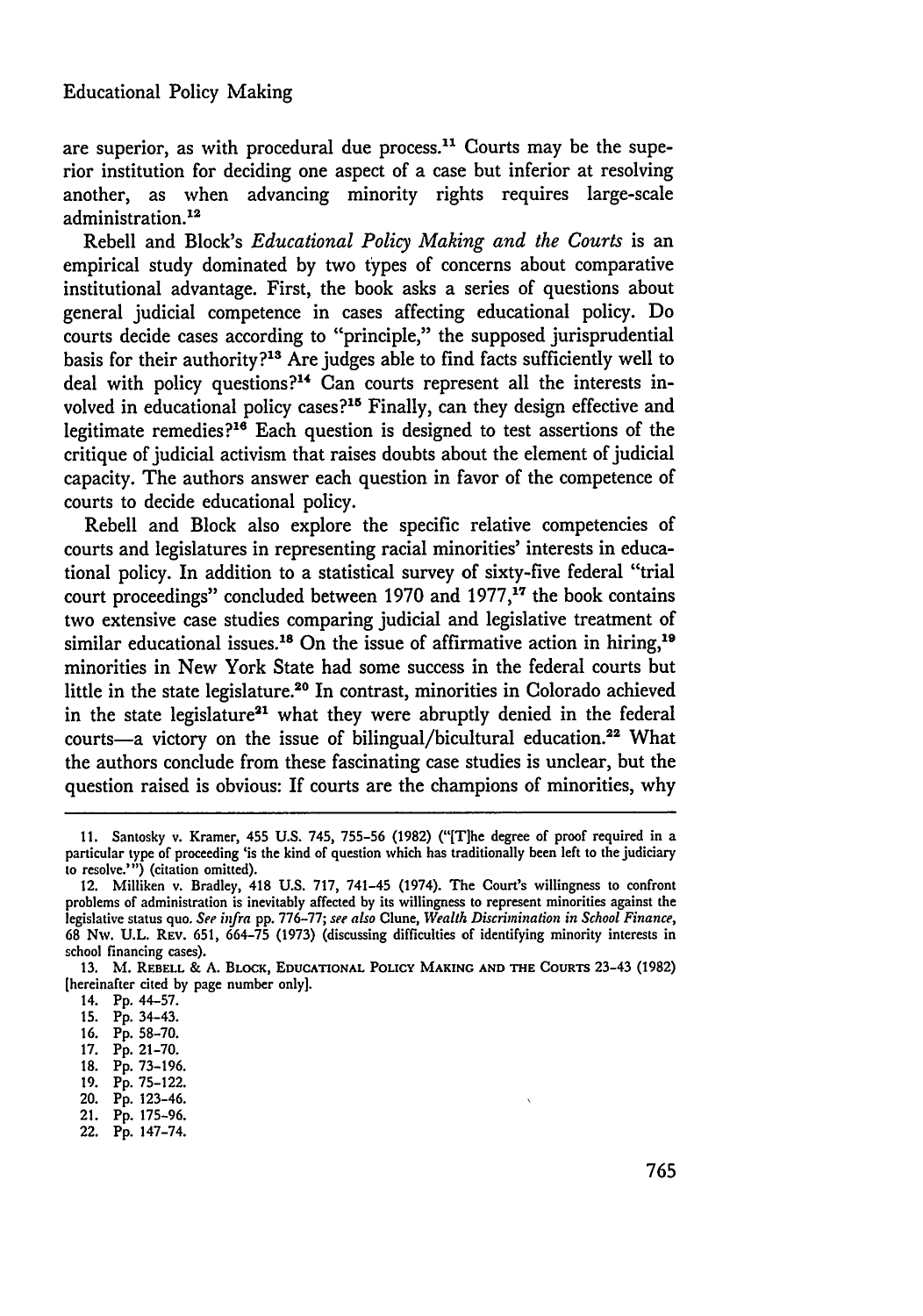did courts grant minorities only a single, incomplete victory in the two cases studied?<sup>28</sup>

The book does not explain how to integrate its two methods of institutional comparison. The exploration of general judicial competence is not systematically related to that of specific comparative judicial competence, though both explorations use an educational data base and address the rights of racial minorities or cultural and political nonconformists.<sup>24</sup> This failure of integration makes both comparative frameworks seem incomplete. Abstract judicial capacity divorced from substantive issues makes no sense: It is as if the question were simply an heuristic exchange about whether courts or legislatures are the better institutions to "make policy." And so we are left wondering why both courts and legislatures have mixed success in representing minority interests.<sup>25</sup>

In the rest of this Review, I would like to recast the Rebell and Block book in a sharper comparative institutional framework which combines generic capacity questions with questions concerning capacity on the specific substantive issue of representing racial minorities. It seems to me that much of the intriguing content of the book stems from the picture of courts fulfilling two distinct, somewhat opposed roles in deciding cases brought **by** racial minorities and non-conformists. One role is *legislative correction,* identifying and compensating for imperfection in the legislative process. The other is *judicial correction,* compensating for legislative cor-

24. Rebell and Block define non-conformists as persons challenging governmental actions allegedly "directed against unconventional political, religious, or cultural beliefs or practices." P. 36. **25.** A brief synthesis of the two perspectives does appear at the end of the book:

[T]he difficulties courts have encountered in effectuating relief under circumstances of entrenched resistance should not be considered a criticism of the capability of judicial institutions, *per se.* Comparatively speaking, in such situations courts experience substantially the same problems as would any governmental agency attempting such thoroughgoing systemwide reforms. (In many of the instances, the courts became involved precisely because the other branches are unable or unwilling to handle such confrontational issues.) Our findings have shown that in situations where the parties (and the public) are inclined to cooperate (or at least to avoid strong resistance), courts are capable of fashioning effective relief. Thus, in the areas of remedies, as in the area of fact-finding and interest representation, many of the arguments that have been used to criticize judicial capabilities are, we believe, more reflective of the social, political, and technical characteristics of particular public policy controversies than of any comparative judicial incapacity to deal with those issues.

P. 214. This passage is consistent with a modern comparative institutional framework: Courts and legislatures sometimes differ in their capacities to solve different substantive issues; substantive difficulties arise from social and political realities rather than legal categories; identification of a legislative flaw (or strength) is not conclusive because it is not *comparative.* The only essential element of a complete analysis not mentioned is that a single case may involve many issues, and courts may have a comparative advantage in resolving some issues and a comparative disadvantage in others.

**<sup>23.</sup>** Although the results of the New York litigation are difficult to summarize because the relevant judicial and administrative decisions spanned eight years, pp. 79-85 (overview of litigation), the minorities involved had obtained significant concessions until the Second Circuit order terminating jurisdiction put the case in limbo. *See infra* pp. 776-77. In Colorado, the court flatly denied the plaintiffs' request for bilingual/bicultural education and affirmative action in educational hirings. Otero v. Mesa County Valley School Dist., 408 F. Supp. 162 (D. Colo. 1975).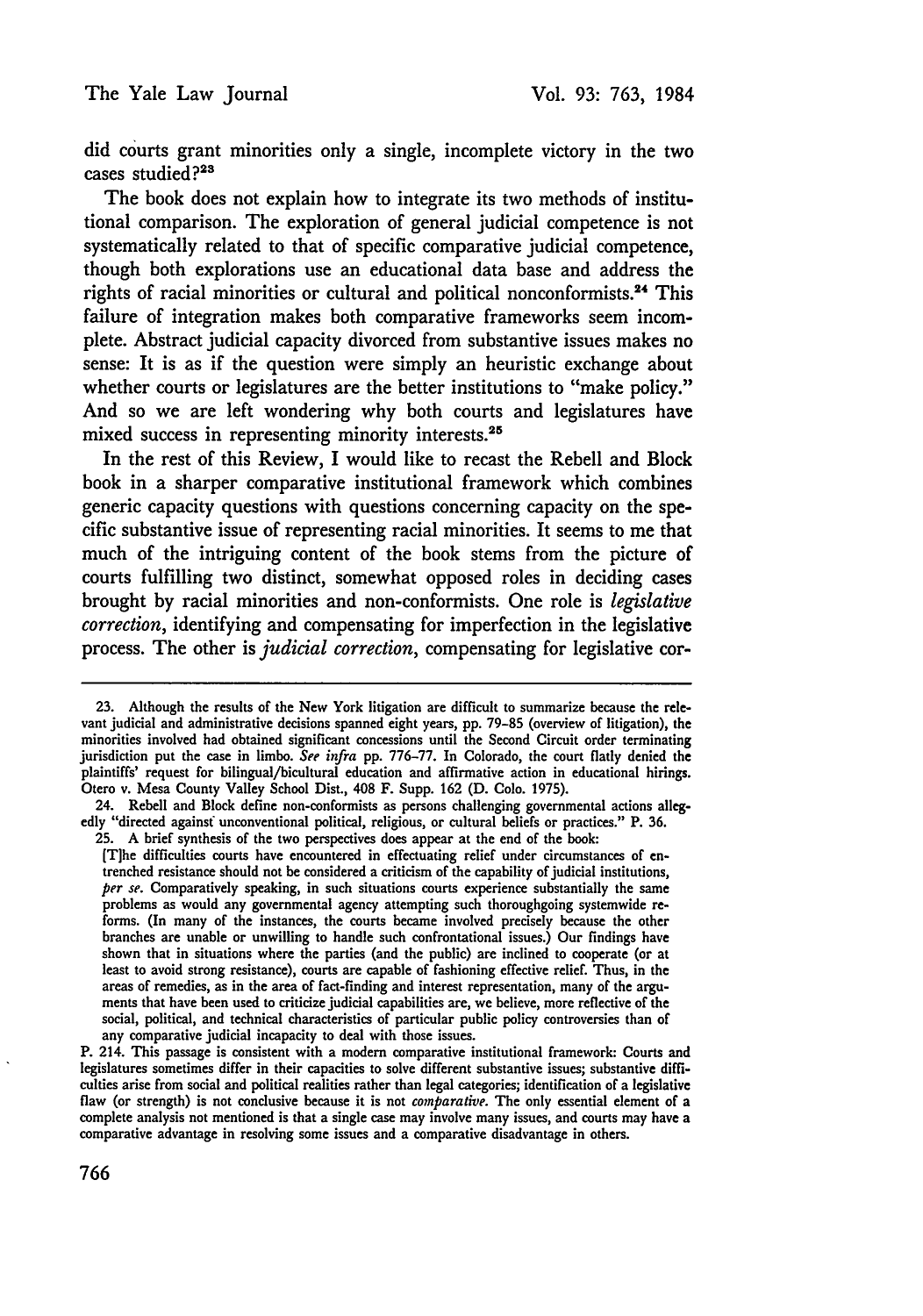rection (a recorrection, if you will): Having taken a problem away from the legislature to correct a flaw in the legislative process, courts strive to restore the political process in the parts of the case where political representation is appropriate. Courts are visibly concerned with their obvious relative disadvantage in deciding representational issues.

Part I of this Review concerns legislative correction; Part II, judicial correction. In both parts, I argue that comparative institutional analysis serves both a positive and a normative function. Positively, the book shows courts fulfulling the roles suggested for them by comparative institutional analysis; normatively, the theory allows us to identify lapses from the proper judicial role. I conclude with a discussion of the systemic limits to judicial activism implied by comparative institutional analysis.

## I. **LEGISLATIVE CORRECTION: A COMPARATIVE ADVANTAGE**

## *A. Courts as* Democracy for *Minorities: Need and Capacity*

The book's best evidence of minority underrepresentation in the legislature comes from the case study of the New York legislature's reaction to claims that minority educators were unfairly harmed by layoffs of school personnel:

None of the legislators (and, indeed, none of the interest groups involved) ever disputed the basic claim that recently hired minority teachers were disproportionately affected by the layoffs. But the minority claims were not viewed as principle issues entitled to preeminent consideration. Rather, they were seen as one legitimate interest to be weighted [sic] against other legitimate and competing policy claims in reaching a final workable (or at least politically acceptable) solution.26

Weighing interests against each other is the function of a truly representative legislature. Comparative institutional analysis suggests reformulating the problem as one of representational bias. In the context of discriminatory employment practices, past discrimination has created a large group of people (securely employed whites) with a powerful interest in the status quo. The intensity of preferences in favor of this status quo probably is strong enough to outweigh the intensity of preferences in favor of equal employment opportunity. Minorities need "preeminent" consideration now because of subordinate consideration in the past. Thus, comparative institutional analysis suggests this historically complex (yet intuitively plausible) justification for affirmative action: Contemporary

**<sup>26.</sup>** P. 141.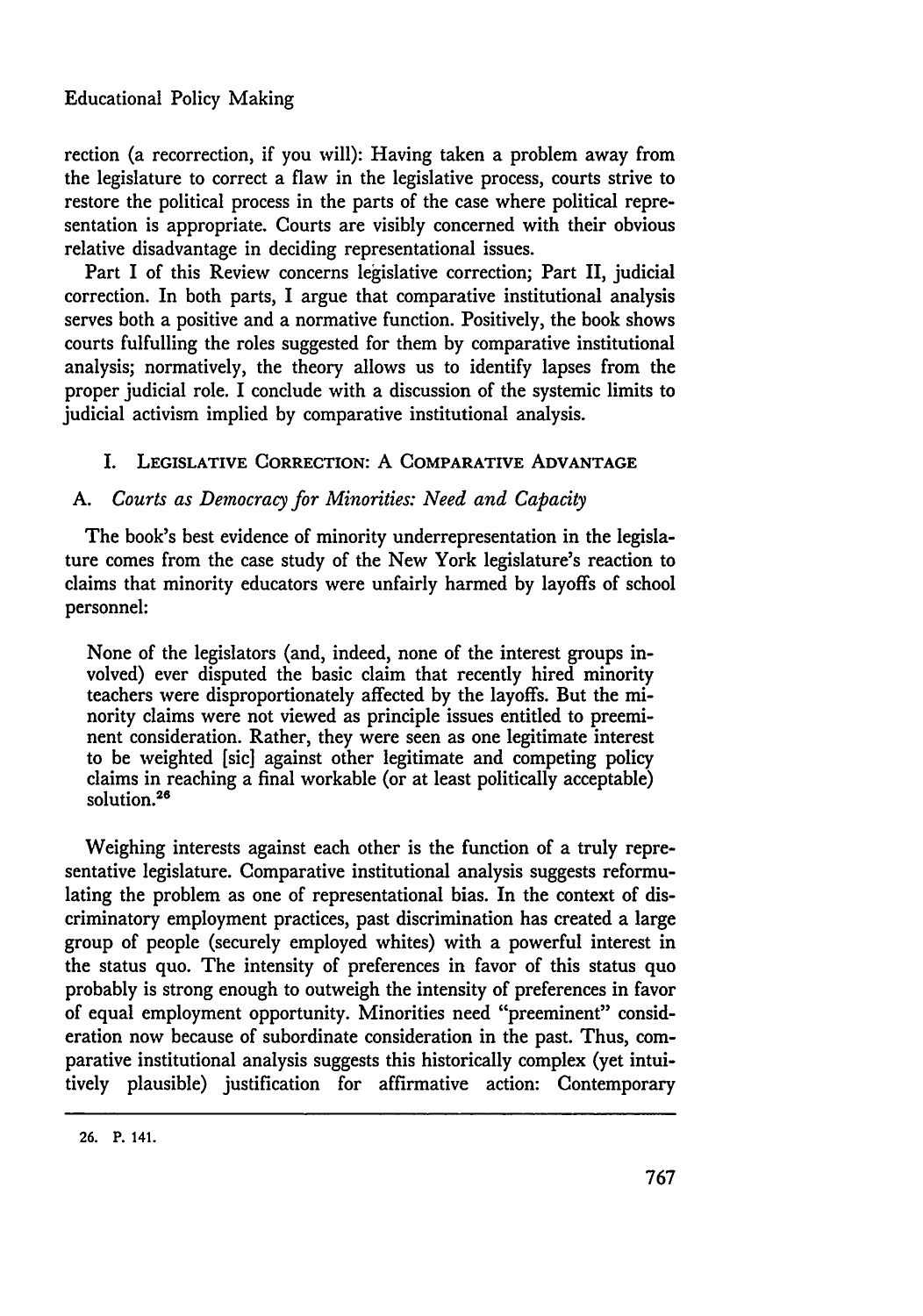legislative power may be unrepresentative because it reflects past discrimination.

If legislatures are incapable of giving fair weight to minority preferences, how is it possible to explain minority legislative victories? One of the book's most interesting findings is the success in the Colorado legislature of a bill mandating bilingual/bicultural education, a bill that passed in the face of the identical conservative political opposition that plagued the plaintiffs in a federal court case in Colorado also seeking bilingual/ bicultural education.<sup>27</sup> The authors suggest several explanations: Two prominent Chicano legislators adopted the bill as a first priority;<sup>28</sup> the more experimentally minded legislature was more accepting of novel educational theories;29 the pro-education aspects of bilingualism/biculturalism emerged more readily in the legislature than did the conservative "antirights" plank.<sup>30</sup>

A comparative institutional perspective suggests two explanations. On the one hand, nothing in the theory predicts that legislatures will be absolutely incapable of fairly representing minorities or that courts will always fairly represent minorities; the Colorado case may simply be an example of institutions acting counter to their usual predilection. On the other, the legislature, though generally inferior to the courts in representing minority interests, may be the superior institution with respect to bilingual/ bicultural education but the inferior one with respect to equal employment opportunity. While new educational programs can be adopted at a relatively low cost to any specific interest group, equal employment tends to be a zero sum game between well-represented groups.<sup>31</sup> The latter situation greatly hinders legislative movement away from the status quo.

Whatever uncertainties are raised by the case studies about comparative judicial and legislative capacities in representing minority interests, the statistical survey strongly supports judicial capacity. Rebell and Block report that fifty-six percent of the cases in their sample were brought by minorities, who prevailed in seventy-one percent of their cases, whereas other plaintiffs prevailed in only thirty-five percent of theirs.<sup>32</sup>

**<sup>27.</sup> Pp. 188, 190** (bill **termed** "revolutionary," "un-American").

**<sup>28.</sup> Pp. 180-81.** The key to getting anything done in our society (and probably any society) is power and priority, access and clout. Success in the legislature may require what Eugene Bardach calls the implementation "fixer." **E. BARDACH, THE IMPLEMENTATION GAME: WHAT HAPPENS AF-TER A** BILL **BECOMES A LAW 273-78 (1977).** In the case of judges, the judicial office brings the **power, but judicial sympathy is** needed **for priority.**

**<sup>29.</sup>** P. **192.**

**<sup>30.</sup> Pp. 182-85.**

**<sup>31.</sup>** Interestingly, the Colorado legislation also contained provisions requiring affirmative action in hiring. Relative to the total population of employees, however, the impact of such requirements would have been minimal. In any case, the affirmative action requirement was softened in the final version of the legislation. P. 190.

<sup>32.</sup> P. 36.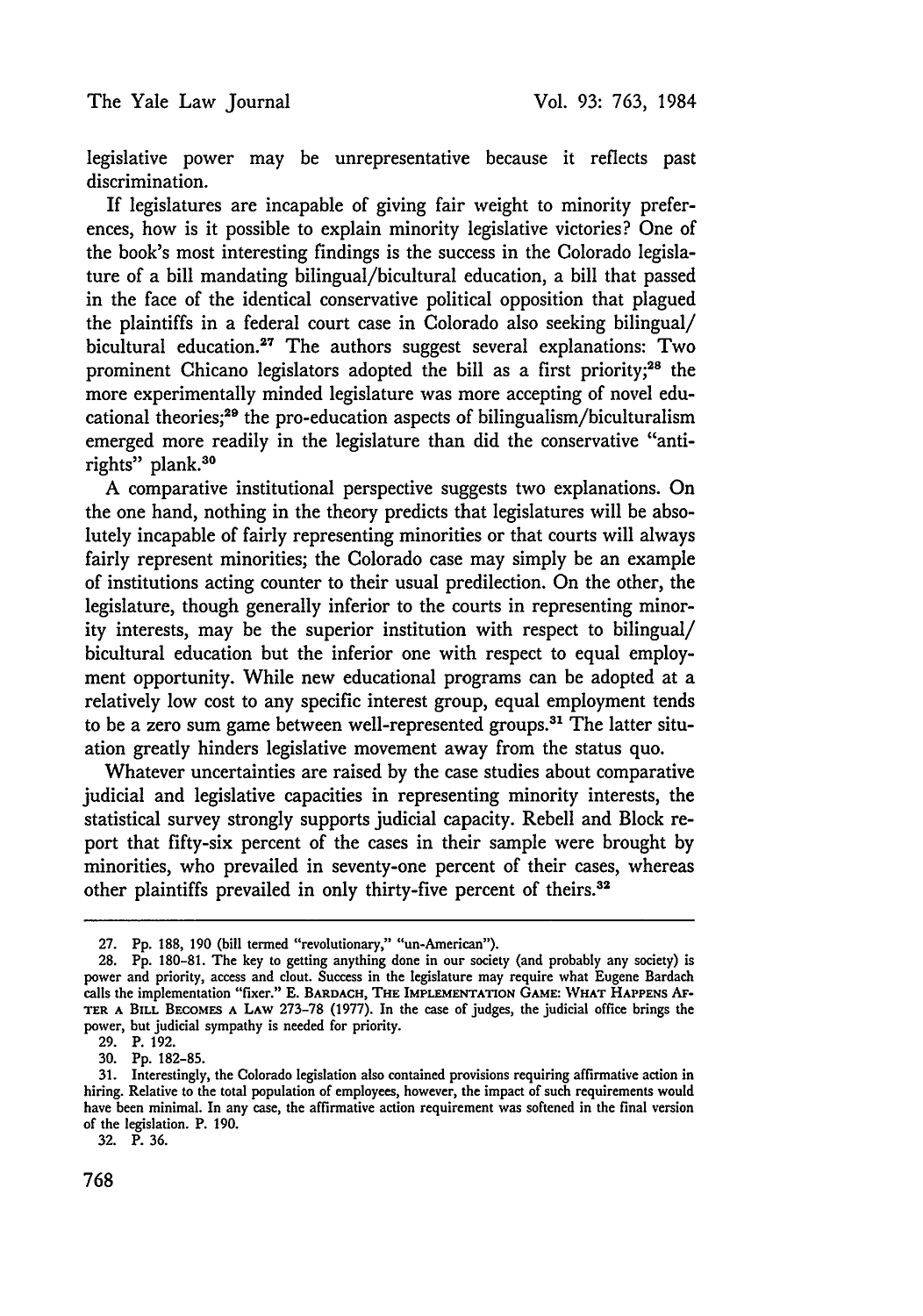The book's analysis of judicial methodology also shows the capacity of courts to represent out-groups. Rebell and Block make much of the adherence of courts to "principle" over "policy." Principle is "[a] statement establishing a right of an individual against the state or against another individual";<sup>33</sup> policy considers "the relative importance or desirability of particular social goals, and/or the relative efficiency and desirability of particular methods for achieving such goals."34 Although Rebell and Block attempt to use the idea of principle to rescue courts from the forbidden political act of preferring one policy over another, the authors finally concede that a principle might be simply a policy judgment reached **by** a higher court, or a new democratic value expressing itself in the form of litigation.<sup>35</sup> Legal realists are thus confirmed in their suspicion that a principle is a policy endowed with judicial priority and called a "right"; the formalistic distinction between policy and principle is untenable.

Comparative institutionalism, which converts politics directly into doctrine, provides a coherent explanation. If minorities require better representation, a doctrine of "better minority representation," commonly called the doctrine of suspect classification, is appropriate. Thus, stripped of mystifying formalism, references **by** courts in these cases to principles or rights may safely be understood as references to minority rights. When courts enforce rights, they are giving one particular interest preeminent consideration.

It is, therefore, some reflection of the willingness of courts to take seriously the claims of minorities and non-conformists that ninety-seven percent of the cases involved principle or principle/policy balancing.<sup>36</sup> Even more clearly, the refusal to recognize the presence of a principle is a kiss

**Pp.** 201-02 (footnotes omitted).

**36.** P. **25.**

<sup>33.</sup> P. 23.

<sup>34.</sup> P. 24.

**<sup>35.</sup>** The authors note:

Our conclusion that district court judges generally tread cautiously in policy-oriented cases and maintain a reasonably workable principle/policy distinction in applying constitutional and statutory standards is not, of course, a complete answer to those who do not agree on the content of these standards, and who believe that the principles announced in such major decisions of the United States Supreme Court as *Tinker, Goss, and Lau* were themselves too broad and usurped the prerogatives of school boards or legislators. An immediate answer to this position is that when courts are properly operating within the sphere of principle as defined **by** the Supreme Court, the institution of American government that has been acknowledged (at least since *Marbury v. Madison)* to have the responsibility for determining ultimate constitutional principles, they cannot be said to be violating separation-of-powers limitations or to have usurped policy roles of other branches. Beyond this doctrinal answer, however, we believe that an important consideration, which is not often recognized in the discussions of legitimacy, is that much of the increased judicial activity in social policy areas appears to stem from a dramatic increase in the number of substantial "principle" claims brought to the courts, rather than to a shift in judicial orientation from the traditional concentration on "principle" issues toward a new willingness to consider cases based on "policy" claims.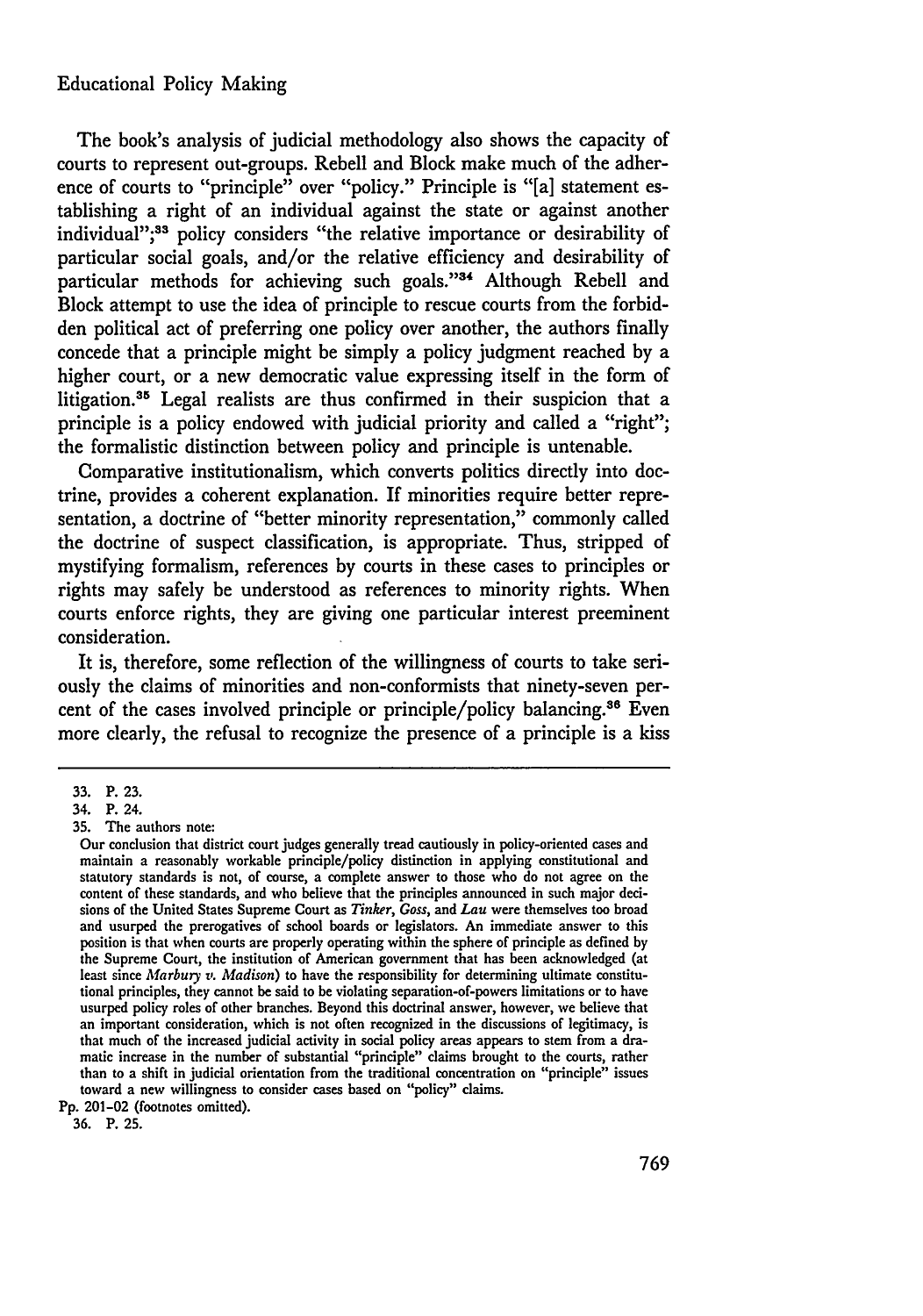of death: "Defendant school boards won 100% of seven cases [in] which courts characterized [plaintiffs' claims] as based on policy . . . .<sup>337</sup> If a policy has priority, it is a principle. Principle, or right, is the language of judicially preferred policies, and judges prefer policies when the policies are legislatively underrepresented.

## B. *Finding Flaws in the Legislative Process: The Window of Judicial Fact Finding*

Not being representative institutions, courts cannot determine flaws in the representational process from first-hand experience. Consequently, comparative institutional advantage suggests the need for a method by which courts can recognize the existence of legislative bias. The willingness of a minority or non-conformist to sue is hardly sufficient. The book suggests the importance of a solid, factual record as the primary method for verifying legislative bias. Rebell and Block refer repeatedly to a finding that, contrary to the critique of judicial activism, courts are impressively capable fact gatherers while legislatures are more interested in voter preferences than in analytically developed facts.<sup>38</sup> Facts, it would seem, are the judicial window on the world, an obvious substitute for representative feedback.

In the New York equal employment litigation *(Chance),* for example, extensive proof showed the unfavorable effect of the formal examination system on the placements of minorities as educational administrators.<sup>39</sup> In contrast, the Colorado bilingual/bicultural litigation *(Otero),* which the minorities lost, was plagued with confusion about every essential social fact—the existing linguistic disabilities of the children, the contribution of inferior public education to these disabilities, and the feasibility of bilingual/bicultural education as a remedy.40

The good factual record apparently has a social and political background, however. The New York litigation was brought by experienced counsel of the Legal Defense Fund and utilized the well-established norms of Title VII of the Civil Rights Act,<sup>41</sup> itself one of the crowning achievements of decades of social movement litigation over the legitimacy of interpreting disparate impact as evidence of unlawful discrimination. In addition, many of the essential facts were provided voluntarily by local

<sup>37.</sup> P. 31 (footnote omitted).

<sup>38.</sup> Pp. 114-15, 143-44, 194, 205-08. I tend to see politics and the so-called rational analytic method as complements rather than competitors. See Yudof, Plato's Ideal and the Perversity of Polit*ics,* **81** MICH. L. **REv. 730,** 742-44 **(1983).**

**<sup>39.</sup> Pp. 87-89.**

<sup>40.</sup> **Pp. 156-68,** 184.

<sup>41. 42</sup> **U.S.C.** § 2000e **(1976);** *see* **p.** 264 n.33.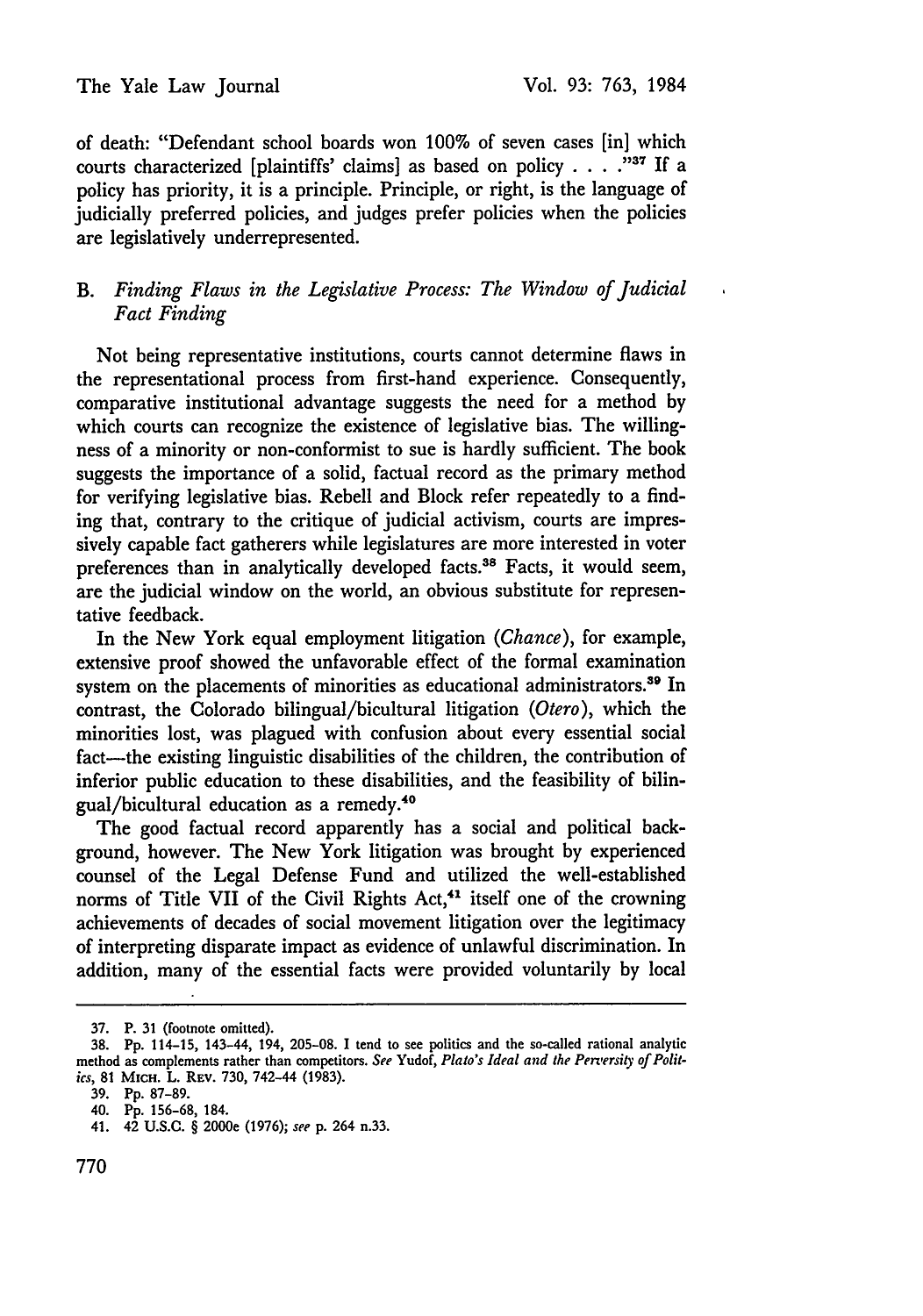school authorities **highly** sympathetic to the plaintiffs' claims, perhaps because of the effective representation of minorities in local educational politics.42

The Colorado lawsuit presented the opposite situation. Inexperienced counsel bungled the factual record at several points.<sup>43</sup> The legal theory of bilingual/bicultural education was novel,<sup>44</sup> and the precedents were ambiguous.45 The plaintiffs, as well as their public-interest advocates, had not achieved local political legitimacy and representation; indeed, a defensive and provincial government viewed them as "outsiders agitators."<sup>46</sup>

I am suggesting that a solid factual record in social movement litigation is largely the result of society's gradual recognition of the plausibility of the claim and the relevance of certain facts.<sup>47</sup> We see here some of the inherent conservatism<sup>48</sup> of courts. The firm, factual record for an unorthodox pro-minority claim is the product of patient social movement advocacy surviving the initial period of astonishment and proceeding to a series of related judicial and legislative victories.

## *C. Lapse in Legislative Correction: The Conservative Judge*

The federal judge in *Otero,* Fred Winner, is probably a good example of "representational failure" in courts. Comparative institutionalism suggests other explanations for the result-the poor factual record, novel minority claim, difficult judicial remedy-but the book claims that the judge aggravated or even took advantage of problems instead of trying to solve

- 44. **Pp. 168-69.**
- 45. **Pp.** 149, **151-53.**
- 46. P. 149.
- 47. The *Otero* plaintiffs' attorneys seemed to agree:

The underlying problem, as the plaintiffs' attorneys defined it, was that neither Chicanos nor Anglos realized the extent of the disparity between the educational achievements of the two groups of students. No one understood that the school was responsible for this disparity and that feasible methods existed to eradicate it. The plaintiffs saw the La Voz demands and the *Otero* lawsuit as vehicles for educating people about the Chicano experience in District **51** schools. Despite the ultimate dismissal of their complaint, this educational purpose may well have been achieved. The *Daily Sentinel* reported regularly and in detail the plaintiffs' arguments, on one occasion even giving the school-by-school dropout statistics. One established, politically moderate Chicano businessman decided to testify for the plaintiffs at the trial, indicating that the plaintiffs' ideas were gaining broader support in the Chicano community. And, at the close of the trial, the *Daily Sentinel* itself editorialized that no matter who won, the suit had taught the community much about the importance of educating individuals, rather than "cramming [all children] into a common Anglo mold."

P. **150** (footnotes omitted).

48. **I** use the words "conservative" or "conservatism" in this Review in the narrow sense of opposition to change and belief in the majoritarian status quo. Unfortunately, conservatism has richer meanings. Some conservative positions, such as the preservation of community, are actually minority positions politically in spite of being "old fashioned." But "conservative" seems closer to my meaning than "reactionary," which **I** used in previous drafts.

<sup>42.</sup> **Pp.** 79, 82, **91,** 102, **113,** 115.

<sup>43.</sup> **Pp. 155,** 161, **164-65.**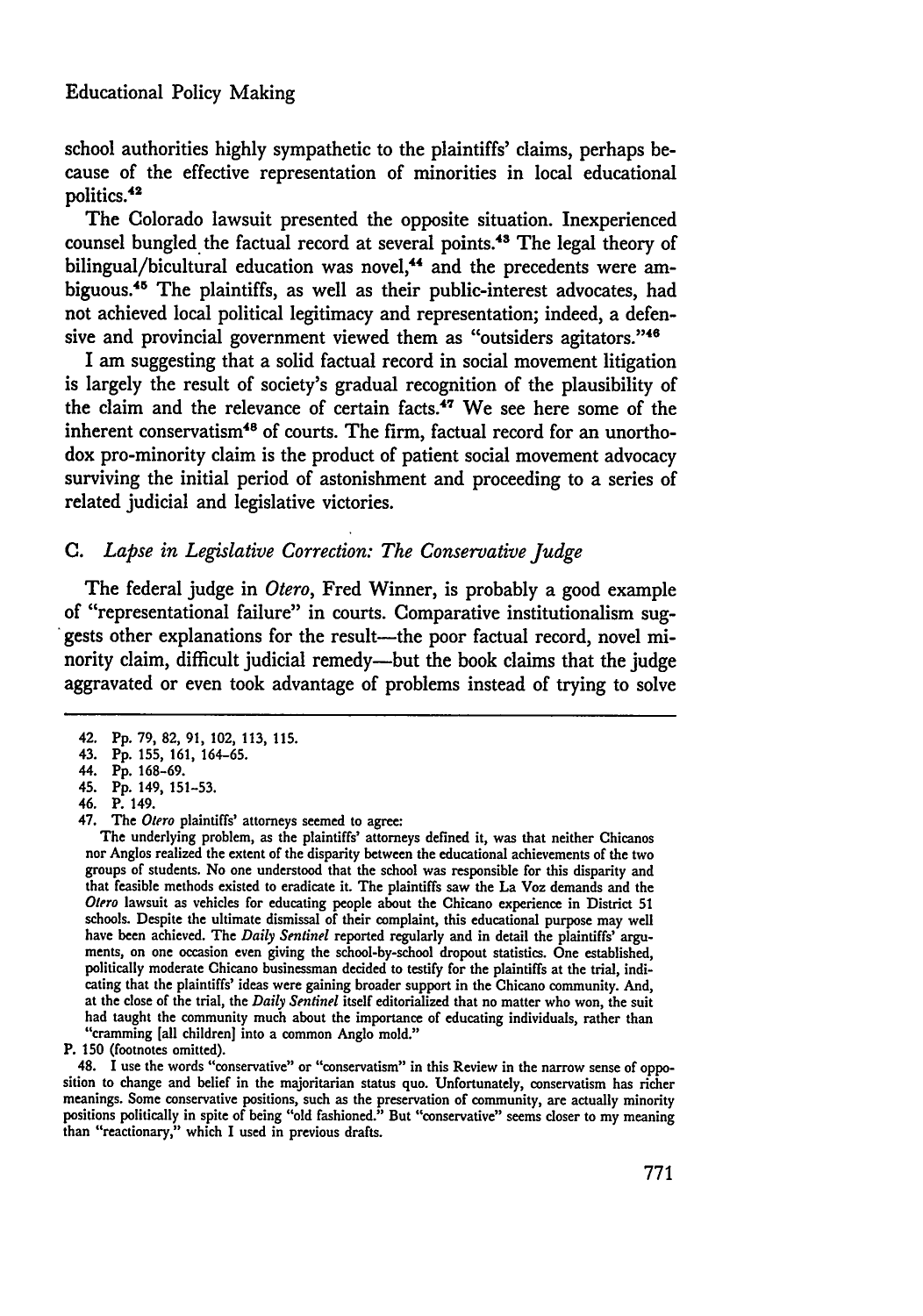them. Therefore, because of the judge's own conduct, it is impossible to determine if the case was rightly decided from a comparative institutional perspective.

Judge Winner was known to be "a conservative on civil rights cases,"<sup>49</sup> a reputation that the trial suggested was richly earned. He tipped his hand early about his preference for the more restrictive of the precedents,<sup>50</sup> then sat back passively while a bewildering evidentiary standoff developed between antagonistic parties.<sup>51</sup> Pro-minority activism is perhaps too much to expect from a judge who thinks that "school personnel should **. . .** be awarded combat pay" for dealing with lawsuits, that "statutes and procedures established to provide equal opportunity are subject to abuse by minority complainants who are seeking not merely equal rights but special advantages,"<sup>52</sup> and who warned in a published opinion that antidiscrimination statutes could be used as "a means of coercion" against employers.<sup>53</sup>

More instructive is the subtle campaign of opposition that a judge can wage because of his power over the details of trial proceedings. Judge Winner sat back smugly while evidentiary chaos developed; in *Chance,* Judge Mansfield took the lead in developing the facts.<sup>54</sup> In the test results introduced for the defense by the imperturbable Dr. Gene Glass<sup>55</sup> to show that Chicanos performed less well than Anglos because of lower socioeconomic status and intelligence,<sup>56</sup> the judge could see only "minor technical criticisms."<sup>57</sup> On the effectiveness of bilingual/bicultural education, however, he came out of his skeptical and quiescent shell to call the evidence "illogical, unbelievable, and unacceptable."<sup>58</sup> By selecting key points at which to be active or passive, a judge can make a large difference with relatively little effort, especially given inexperienced plaintiffs' counsel.<sup>59</sup>

Unquestionably one of the greatest contributions of this book is bringing our images of courts and legislatures closer together. Dedicated legislators can give minority issues the combination of power and priority traditionally associated with courts. Antagonistic judges can squelch minority

772

<sup>49.</sup> P. 155.

**<sup>50.</sup>** *Id.*

**<sup>51.</sup> Pp.** 154-55, **172, 206.**

**<sup>52.</sup>** P. **290** n.85.

**<sup>53.</sup>** *Id.*

<sup>54.</sup> P. 172.

<sup>55.</sup> P. 165.

<sup>56.</sup> P. 162.

<sup>57.</sup> Pp. 161, 287 n.65.

**<sup>58.</sup>** P. 167.

**<sup>59.</sup>** Obviously frustrated with the *Otero* trial, Rebell and Block design their own trial strategies at several points. See, e.g., **pp. 164-65** (proposing written counteranalysis **of** Glass report); **p. 161** (suggesting how plaintiffs could have easily impeached defendants' proof of children's English proficiency and lack of Spanish proficiency).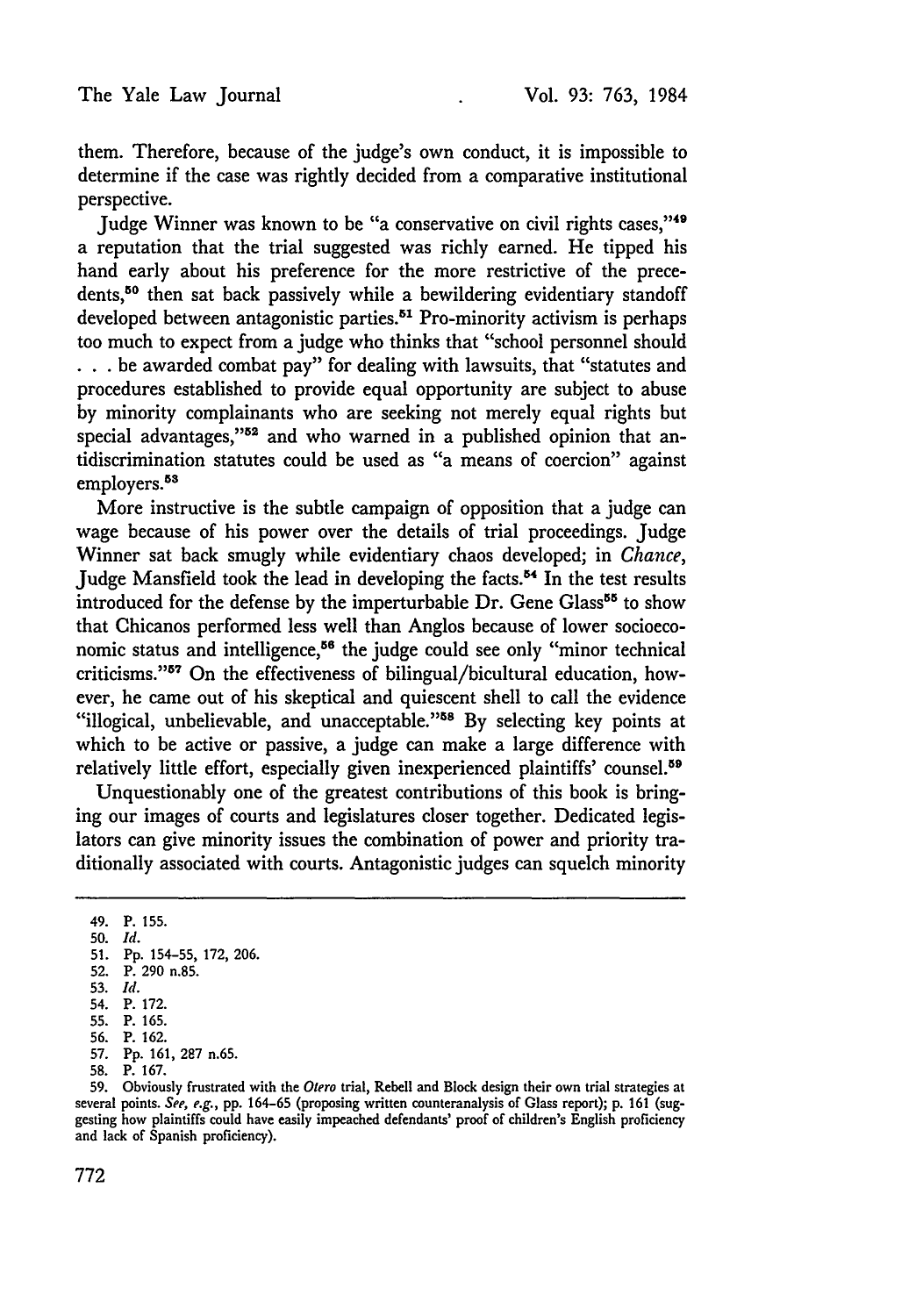claims simply **by** being obstinate. And, of course, the social philosophy of both legislators and judges is ultimately responsive to the representative process. Our received image from Warren Court days is that of a liberal federal judiciary courageously facing intransigent southern democracies. The real world also contains conservative federal judges sitting in states where successful Chicano politicians get a sympathetic hearing from their brethren in sunbelt legislatures.<sup>60</sup>

## II. **JUDICIAL CORRECTION: PRESERVING THE COMPARATIVE ADVANTAGE BY INCORPORATING PROXY POLITICS**

## **A.** *A Variety of Techniques*

Much of the critique of judicial activism is inconsistent.<sup>61</sup> For example, courts are criticized for being insufficiently representative when they act in the traditional, insulated bipolar fashion<sup>62</sup> and "too political" when they bring the wider community into the courtroom and resort to negotiation rather than formal law to settle disputes.<sup>63</sup> A theory of comparative institutional advantage is not so confused. Although a court may take an issue from the legislature in order to correct a specific bias, representative capacities of legislatures deficient in one respect may be a great asset with respect to other parts of the same case. Public law litigation<sup>64</sup> especially tends to bring many issues into the courtroom along with the fates of the underrepresented plaintiffs.<sup>65</sup> To the extent that political representation is lost on the former issues, the comparative advantage of courts is also diminished. Thus, a theory of comparative institutional advantage has unambiguous advice on this subject: Courts should attempt to incorporate the

**<sup>60.</sup>** Apparently even a sunbelt state is not a single "world." The judicial and legislative proceedings in Colorado seemed to occur in total isolation from each other. P. **175.**

**<sup>61.</sup>** *See* Tushnet, *Darkness on the Edge of Town: The Contributions ofJohn Hart Ely to Constitutional Theory,* **89 YALE L.J. 1037, 1037-38 (1980).**

**<sup>62.</sup> Pp. 9-10.**

**<sup>63.</sup>** *See, e.g.,* Berns, *supra* note 2, at 49, **51-52, 82-83 &** n.116; Easterbrook, *Substance and Due Process,* **1982 Sup. CT. REV. 85, 125;** Kurland, *Earl Warren: Master of the Revels,* **96 HARv. L. REv. 331, 339 (1982).** The recommended escape from politics is an emphasis on principle. *See supra* **pp. 768-69.** For a more sociological view, see Kirp **& Babcock,** *Judge and Company: Court-Appointed Masters, School Desegregation, and Institutional Reform,* **32 ALA.** L. Rav. **313, 318, 395-96 (1981).**

**<sup>64.</sup>** *See generally* Chayes, *The Role of the Judge in Public Law Litigation,* **89 HARV. L. REV. 1281 (1976)** (describing fundamental characteristics of public law litigation); Eisenberg **&** Yeazell, *The Ordinary and the Extraordinary in Institutional Litigation,* **93 HARV. L. REV.** 465 **(1980)** (well established, but politically uncontroversial commercial litigation has some characteristics of public law litigation); Rhode, *Class Conflicts in Class Actions,* 34 **STAN. L. REv. 1183 (1982)** (describing interest representation in public law litigation); Note, *Implemnentation Problems in Institutional Reform Litigation,* **91 HARv. L. REV.** 428 **(1977)** (dispute resolution at remedial stage).

**<sup>65.</sup>** *See* **p. 113;** Clune, Serrano **&** Robinson, *Studies in the Implementation of Fiscal Equity and Effective Education in State Public Law Litigation,* in 2 **SCHOOLS AND THE COURTS 67, 69** (P. Piele **ed. 1979)** ("During the *Robinson* litigation, over thirty parties in interest or amid came before the court.").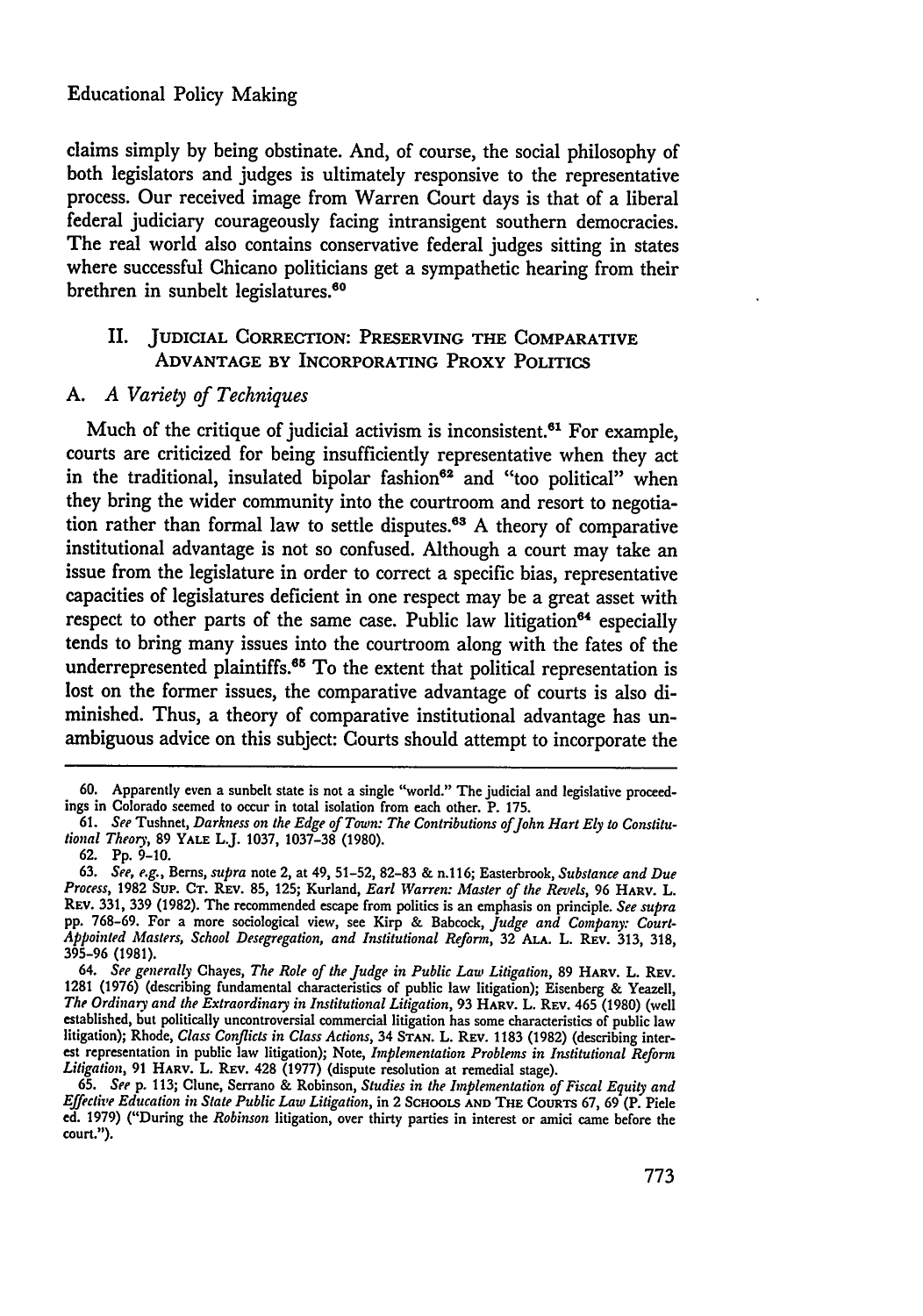political process, or a proxy for it, in every aspect of a case for which there is no legislative bias.<sup>66</sup> Rebell and Block give us many examples in which the courts simulate political processes through techniques of broad representation and negotiation.

*Chance* is a good example of a case involving a core of minority rights surrounded by a periphery of essentially political problems. Minority plaintiffs were seeking a means of employment testing that would give them more representation among school administrators, especially in schools in their own communities. There were many other objectives, essentially unrelated, that would have to be accommodated in the overall plan. One important issue concerned the distribution of authority among the Board of Examiners, the New York City School Board, and the community school boards.<sup>67</sup> If a job performance standard were substituted for paper-and-pencil tests, for example, who would do the evaluation? What blend of meritocratic evaluation and political control should be chosen, and at what level of government,<sup>68</sup> given that various blends produced an acceptable representation of minorities? How should employees "bumped" by a new personnel system be treated? Would there, for example, be interdistrict bumping?<sup>69</sup>

The *Chance* court answered these questions with an extraordinary blend of measures for increasing political participation. Two separate advisory bodies were created: a Task Force to produce a negotiated settlement and an Advisory Council to advise the Chancellor of the New York City Schools, both staffed with members from a range of interest groups. The Task Force was created more or less spontaneously, in order to satisfy Judge Mansfield's demand for a negotiated settlement. Judge Mansfield issued preliminary orders that disrupted the status quo, creating a climate conducive to negotiations, but he expressed the greatest reluctance to enter a final judgment. $70$ 

The Advisory Council established procedures for handling appoint-

69. P. 97. **70.** P. 102.

774

<sup>66.</sup> The judicial-legislative dynamic is often complicated:

Public law litigation typically falls into a pattern of a series of judicial decrees followed by government responses; *Serrano* was no exception. Three successive school finance provisions were involved . **. .** . The process of litigation and legislative response surrounding *Robinson* is somewhat more complicated than that surrounding *Serrano* since it involves three statutes, one trial court opinion, and seven supreme court decisions.

Clune, *supra* note **65,** at **77, 85.**

<sup>67.</sup> **Pp.** 92-100. The federal court had to decide whether the new procedures satisfied the New York State Constitution. Chance v. Board of Examiners, 561 **F.2d 1079,** 1088 **(2d** Cir. **1977) ("[A]** federal court which is shaping a remedy for constitutional violations should, other things being equal, choose among alternatives the one which is consistent with state law."). On whether other things were equal, see *ifra* note 86.

<sup>68.</sup> P. 106. At one point in the litigation, for example, a question arose about favoritism being exercised by local boards.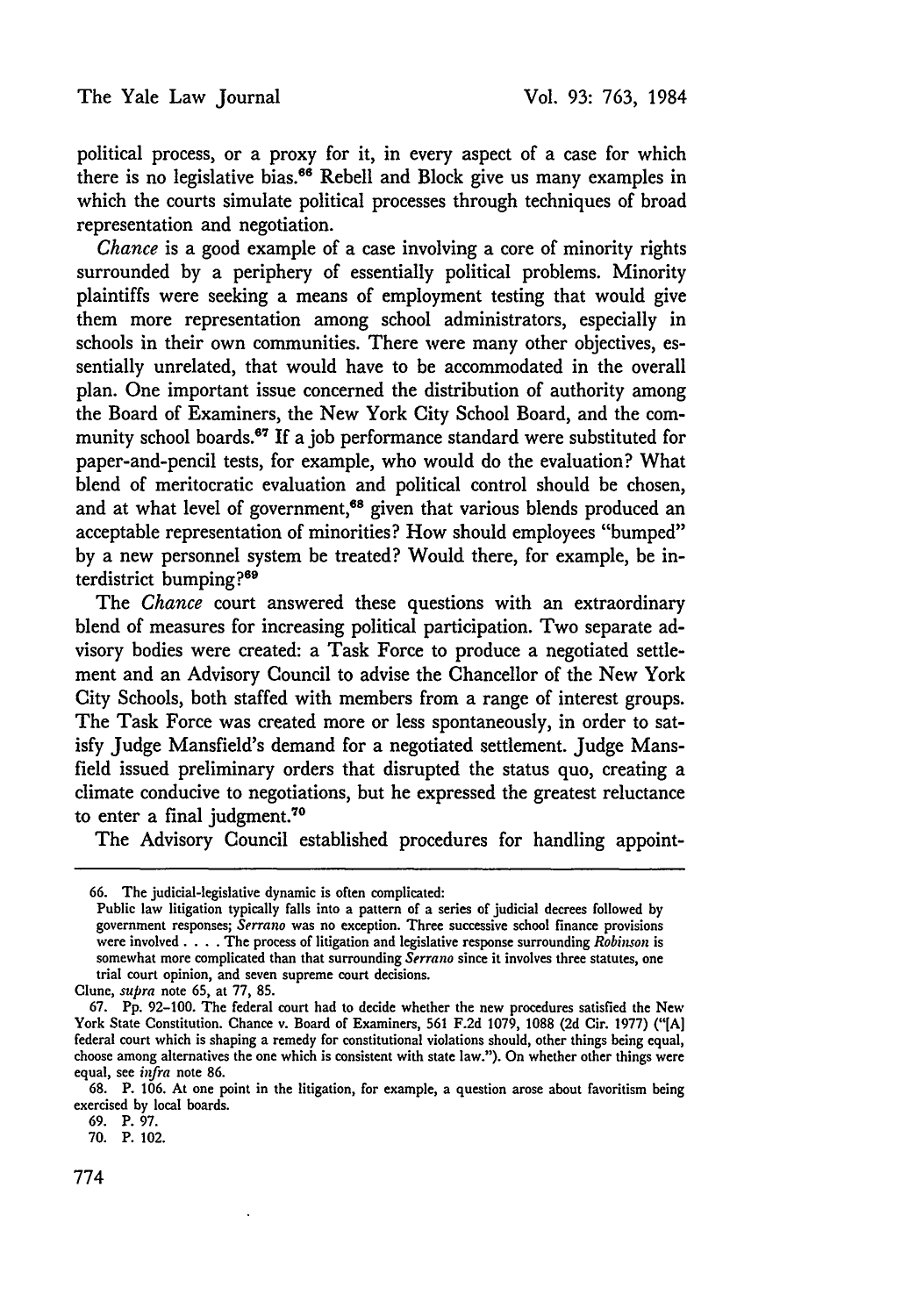ments on an interim basis, while the Task Force developed plans for both temporary and permanent licensing.7 1 One of the ironies of *Chance* was that, because of formalistic reversals of trial court actions in the Second Circuit, the supposedly "interim" administrative measures adopted by the Advisory Council (known as Circular 30) became the status quo during the long, unpredictable litigation.72

On the basis of their case studies of the legislative and judicial processes in New York and Colorado, the authors conclude that broad-based political participation is just as common in courts as in legislatures:

In other words, in neither state did the forum determine the extent of party polarity. Rather, participation seemed to be determined by the willingness of certain groups to take a public stand in areas of intense controversy (involving, in these instances, highly charged racial and ethnic issues). . **.** .Pending further empirical research, we would tentatively conclude that the assumption that the relatively narrow party representation in some public policy cases stems from inherent limitations of the judicial process may be overemphasizing institutional factors and minimizing consistent patterns of public behavior by the groups interested in the underlying controversies.<sup>78</sup>

The pattern of participation and negotiation detailed in the *Chance* case study is strongly supported by the aggregate data. **Of** the sample of sixtyfive cases, fifty-seven percent involved multiple participants. Political patterns at the remedy stage are even more interesting. First, judges have a strong penchant for the least intrusive remedy; self-executing injunctions and declaratory judgments are more common in these cases than reform decrees requiring continued judicial involvement.<sup>74</sup> Second, in thirteen of the fifteen reform decree cases, one of three kinds of political participation played a significant role in formulating the decree: authoritative legislative or executive enactments, primary drafting of the remedial plan by the defendants or by combinations of parties, and negotiated relief.75 Lastly, as a means of enforcing decrees, courts strongly prefer less intrusive mechanisms, such as retention of jurisdiction and the setting of reporting requirements, to the more intrusive remedies involving discovery orders.<sup>76</sup> If forced to use remedial discovery, courts use devices like panels to obtain

<sup>71.</sup> **Pp.** 101-02, 104-07.

**<sup>72.</sup>** Perhaps the theory of comparative institutional advantage should reckon with bureaucracies as a stabilizing, routinizing influence. *See* Clune **&** Lindquist, *What "Implementation" Isn't: Toward a Framework for Implementation Research, 1981 Wis. L. REV. 1044, 1091.* 

**<sup>73.</sup>** P. 204.

<sup>74.</sup> **Pp.** 59-60.

**<sup>75.</sup> Pp.** 61-62.

<sup>76.</sup> P. **63.**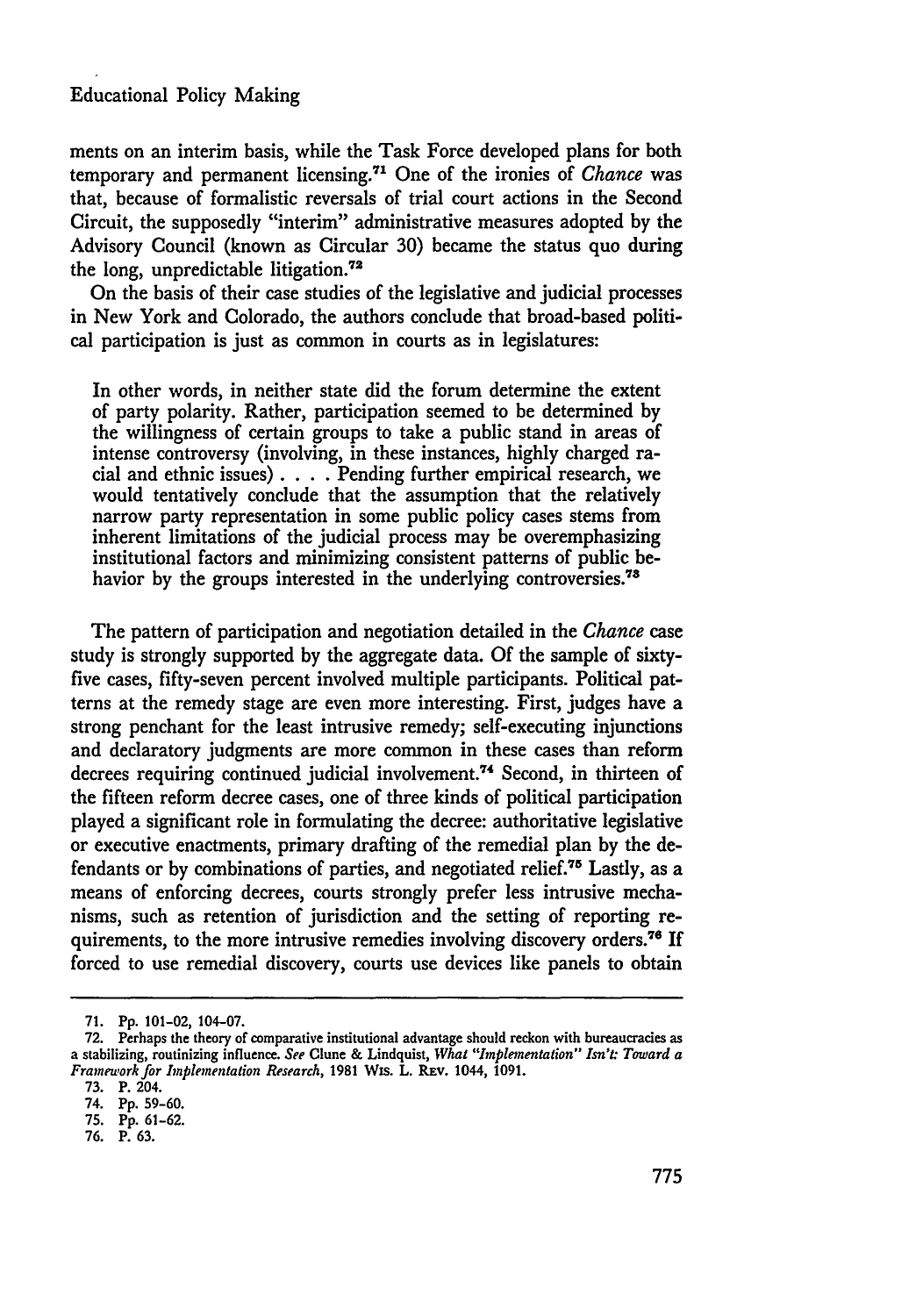political participation."

Even the supposedly prosaic process of finding facts shows judges as crafty politicians. Rather than deciding facts directly on the basis of evidence, courts just as often resort to "avoidance devices" which, in effect, defer to some other part of the political process. Deference might be to a legislature or to a higher court (excluding certain evidence as a matter of law or imposing some burden of proof), to the parties (accepting as "facts" dubious but uncontested statistics), or to the larger political process.78

#### *B. Lapse of Political Representation: The Snares of Formalism*

One's admiration for the political skills of judges may extend so far that the only embarrassing moments, from the perspective of the admirer, seem to result from awkward fits of impractical formalism. The *Chance* litigation was repeatedly disrupted by bone-headed legalisms and refusals to acknowledge political realities. Judge Tyler at one point persuaded himself that he could not consider the "best" solution to a problem but should instead resolve the dispute by a metaphysical exegesis of some vague words in the final judgment.<sup>79</sup> At another point, the same judge first refused to do anything "political";<sup>80</sup> then, when he decided to act, he overcompensated by drafting the whole remedial plan himself, rather than relying on the defendants as most courts do in similar situations.<sup>81</sup> Just as we were taught in law school, the law is either there, controlling everything, or it is not there at all.<sup>82</sup>

But the grand prize for formalism goes to the Second Circuit, which snatched defeat from the jaws of victory and nullified years of delicate negotiations on the strength of two legalistic trip wires strung under the feet of the trial judges. Labeling affirmative action "reverse discrimination," the court of appeals suggested an alternative concept reeking of formalistic antiquity: the idea of "constructive seniority."83 The more serious blunder of the appeals court terminated federal jurisdiction. Suffering perhaps from an institutional loss of memory, the court decided that since the lingering disagreements between the Board of Examiners and the Board

<sup>77.</sup> Pp. 64-65.

<sup>78.</sup> For example, courts have accepted a defendant school board's equity-oriented fiscal reallocations as an "admission" about the importance of money in education and have accepted a legislative determination that individualized identification of learning-disabled children was necessary for an appropriate education. P. 53.

<sup>79.</sup> P. 92.

<sup>80.</sup> Pp. 92-93.

<sup>81.</sup> Pp. 96-97.

<sup>82.</sup> *See* Clark & Trubek, *The Creative Role of the Judge: Restraint and Freedom in the Coyn mon Lau' Tradition,* 71 YALE L.J. 255, 264-76 (1961).

<sup>83.</sup> P. 97.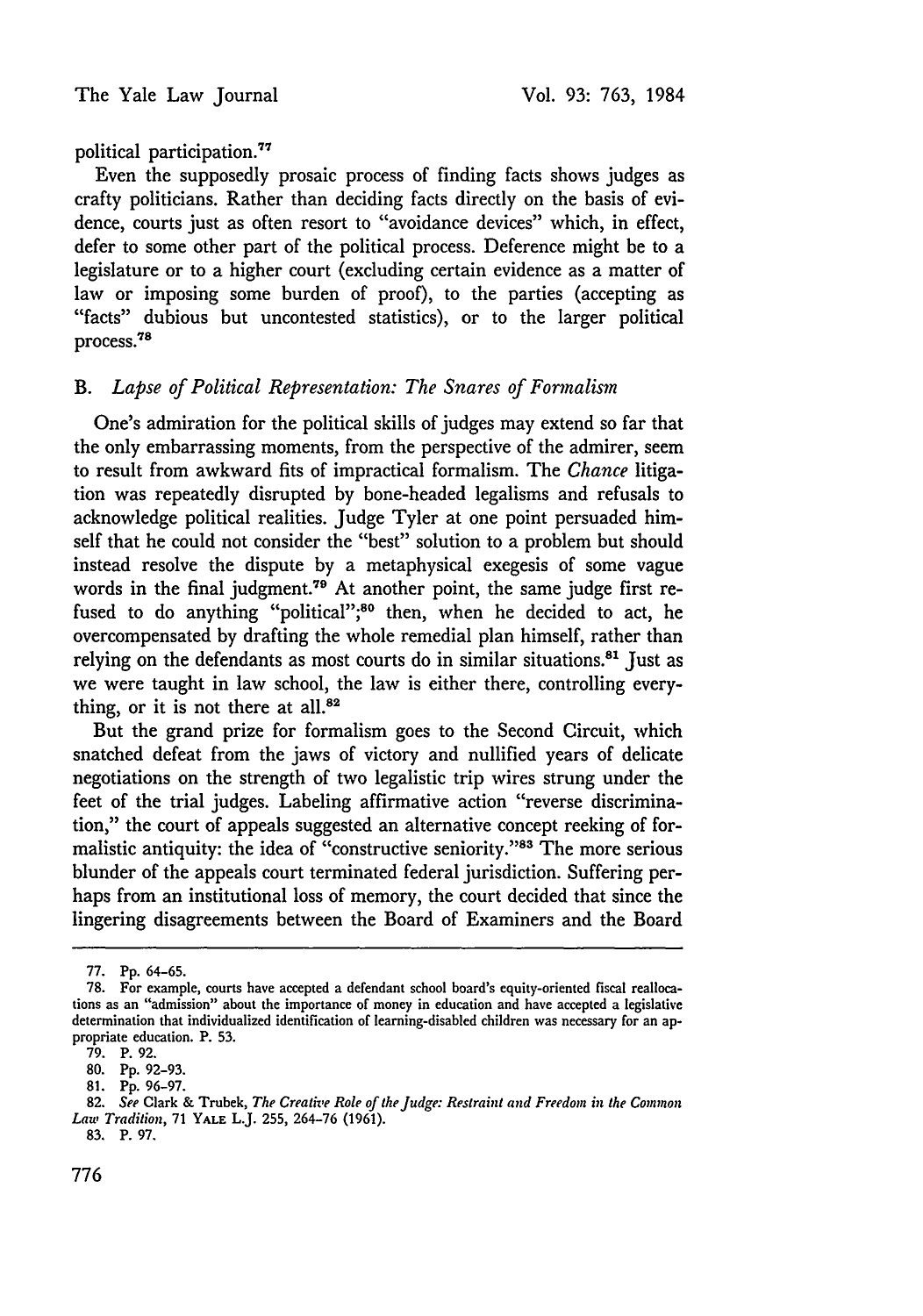of Education about the details of an appropriate examination process were now all that was left of the case, there was no federal question and jurisdiction should be terminated!<sup>84</sup> Of course, having lost their federal right just one remedial detail short of a significant victory, the plaintiffs eventually came back to federal court after also beginning a state court action. <sup>85</sup> The Second Circuit was apparently less than instructive about why a disagreement between two of the defendants over how to satisfy a federal right should impair the right itself.<sup>86</sup>

#### **CONCLUSION**

The neoconservative and neoliberal critiques of judicial activism,<sup>87</sup> which this book was designed to evaluate, emerge from it in shreds. At the level explicitly tested by the authors, courts emerge as faithful to "principle" (policies given priority by law), expert as fact finders, adroit at political representation, and effective and diplomatic in fashioning and enforcing their decrees.

From the perspective of comparative institutional advantage, courts discharge the task of compensating for flaws in the democratic process in a highly responsible manner. Indeed, the only failings of courts documented by the book are sins of passivism rather than activism. Judge Winner's trial of the Colorado bilingual/bicultural lawsuit seems to be an example of a judge's reinforcing flaws in the majoritarian process instead of compensating for them. The other passive failings are vices of formalism. In the New York litigation, having successfully gotten the parties to the point that they were willing to accept a compromise more favorable to racial minorities than the status quo, the courts paradoxically abandoned the project because it had become too "political."

At an even deeper positive level-where we see in this book the sociology of social change in courts and legislatures-the idea of excessive judi-

<sup>84.</sup> Pp. 100-01.

<sup>85.</sup> Pp. 120-22.

<sup>86.</sup> Beneath all the doctrine, the sympathies of the court apparently ran in three directions. First, the court seemed annoyed that the Board of Examiners had been reduced to a minor role. Chance v. Board of Examiners, 561 F.2d 1079, 1084 (2d Cir. 1977). Second, the court seemed to favor testing as a sign of merit. *Id.* at 1088, 1090. Finally, the court appeared to be opposed to affirmative action. *Compare* id. at 1087 (discussing Washington v. Davis, 426 U.S. 229 (1976)) *with* Chance v. Board of Examiners, 534 F.2d 993, 998-99 (2d Cir. 1976) (finding "reverse discrimination"). This final bias of the court suggests that some formalism is simply conservative politics in disguise. *See also supra* note 67 (asserted reliance on state constitution).

<sup>87.</sup> Purist liberals and conservatives define themselves in terms of philosophical or ideological positions on the appropriateness of governmental action. Neoconservatives and neoliberals define their opposition to governmental intervention in terms of cost consciousness and of disillusionment over the results and realistic potential of ambitious social programs. *See* Goodman, *Iming Kristol: Patron Saint of the New Right,* N.Y. Times, Dec. **6, 1981,** § 6 (Magazine), at **90;** Hitchens, *Minority Report,* 237 **NATION** 422 (1983); Lekachman, Book Review, 237 NATION 408 (1983).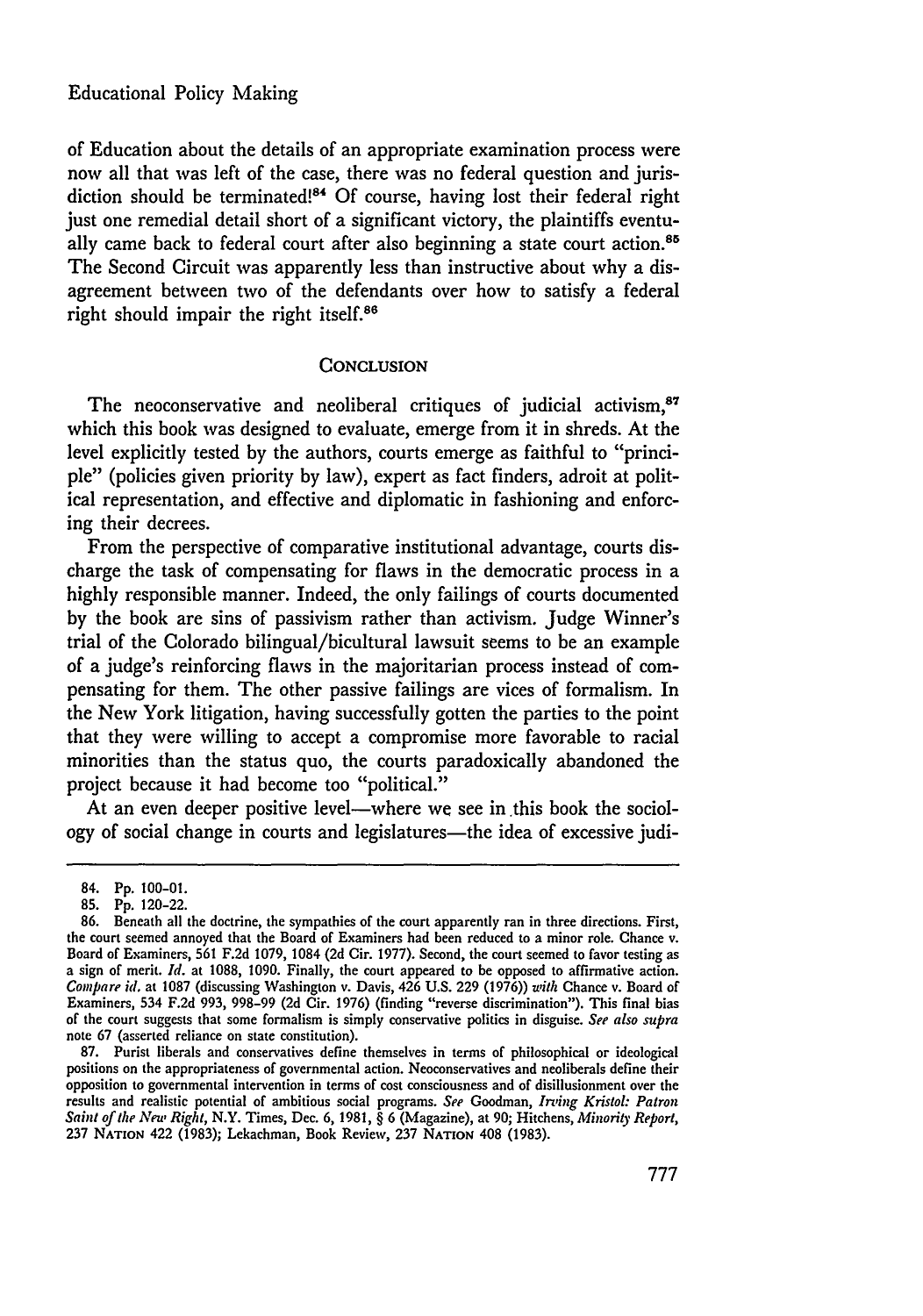cial activism or judicial tyranny emerges for what it truly is: conservative rhetoric designed to discredit small gains by minorities before they become too costly to the interests of the status quo. Remarks by Dr. Kenneth Clark along similar lines once made me uneasy.<sup>88</sup> But this book, along with close study of the details of so-called judicial activism in almost any context, cries out for such a verdict. The book sees courts as extremely cautious institutions. They do not stand in the vanguard of social change, but rather wait until social movements have achieved a high degree of legitimacy.89 Decades after the first shocking demonstrations and state retaliations, when social movements have gained much recognition in culture and in law, courts step carefully forward. Even then, the factual record must be good and the court will probe and probe for a diplomatic, politic, negotiated solution. "Judicial activism" sounds credible because the status quo seems reasonable.

We must conclude from this book, in light of comparative institutional analysis and social change theory, that judicial activism is both safe and democratic. However, although the conservative judicial position is clearly discredited, nothing can specify the proper degree of judicial activism. Rebell and Block suggest at the end of the book that both courts and legislatures have the greatest difficulty in situations of "confrontational" social change and the greatest success in a cooperative milieu.<sup>90</sup> Comparative institutional analysis would accept this proposition as identifying the range of judicial capacity. A court can handle only so much resistance and sabotage from the other political branches. From a social change perspective, as the social legitimacy of a minority group increases, the majority's mistreatment of the minority becomes more obvious, leading to greater judicial mistrust of the majoritarian process. At the same time, resistance to any pro-minority judicial decree declines.<sup>91</sup> Thus, the potentially farreaching judicial capacity to "give voice to the voiceless" is dampened by competing elements of social consciousness, prudence and expediency.

Any way we look at it, then, courts can be effective on behalf of minori-

90. **Pp.** 213-14.

91. **One** might consider Korematsu v. United States, 323 U.S. 214 (1944), and Plessy v. Ferguson, 163 U.S. 537 (1896), in this light.

**<sup>88.</sup>** Dr. Clark spoke at a meeting sponsored **by** the National Institute of Education, February **17-18, 1976.** *See* Clark, *Social Science, Constitutional Rights and the Courts,* in **EDUCATION, SOCIAL SCIENCE AND THE JUDICIAL PROCESS 1, 3** (R. Rist **&** R. Anson eds. 1976) (discussing "neoliberal revisionism").

<sup>89.</sup> *See* Clune, *A Political Model of Inplementation And Implications of the Model for Research, Public Policy, and the Changing Roles of Law and Lau'ers,* 69 IowA L. **REv.** 47, **87-93** (1983). I follow the theory of law and social change which says, in very simple terms, that the law generally gets positioned somewhere between contending social forces. *See also* Clune **&** Hyde, *Final Offer Interest Arbitration in Wisconsin: Legislative History, Participant Attitudes, Future Trends,* 64 MARQ. L. REv. 455 (1981) (describing instability of purely procedural solution to fundamental substantive conflict).